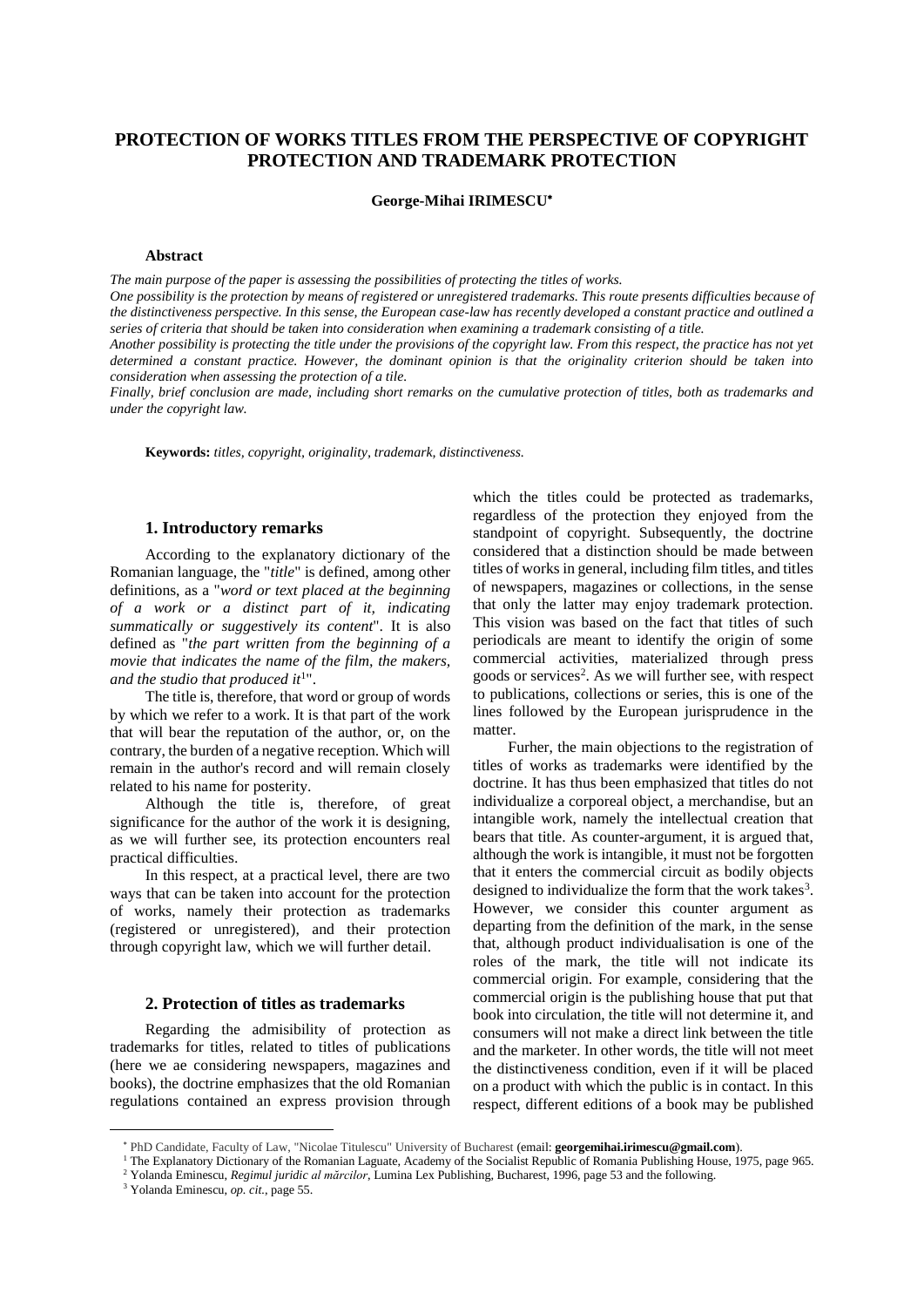by different publishers, and so the title will not be able to determine the commercial origin of the product. We can, however, bring another counter-argument, in the sense that the incorporality of the product that bears the mark is not an argument in the sense of not the name as a trademark. A service, for example, although it i not corporal, could bear a trademark.

Another objection raised was the lack of independence of the title in relation to the work, an objection that was contradicted by the case-law in some matters. Also, if for isolated works the title is considered to reflect their content, for newspapers and magazines the solution was different<sup>4</sup>. Again, this solution was adopted by the European office. Regarding the independence of titles, obviously the title of a periodical is independent of its content, the title being constantly in relation to a dynamic content that changes from one issue to the other, which ultimately becomes the subject of copyright. Moreover, in the case of periodicals, in this context, it would be more appropriate to refer to the titles of individual articles than to those of publications. Regarding the independence of titles of works in general, since a title may be carried out by several adaptations of the work of different nature (that is, by derivative works different from the original work), we consider that the title has a certain degree of independence with respect to the work.

With regard to the evolution of the European case-law, although initially, much more generous and permissive with the registration of titles as trademarks, it has begun to crystallize over time a relatively constant practice on this issue. In this respect, we mention that in 2001 EUIPO (at that time OHIM) registered the European trademark THE LION KING no. 002048957 for goods and services in Classes 09 and 41 for which, if that mark had been filed at present, it may have been refused, in accordance with the practice developed over time<sup>5</sup>.

Legal provisions considered relevant to the analysis of the registrability of titles as trademarks are contained in art. 7 para. (b) and (c) of the Trade Mark Regulation and reads as follows: *The following shall not be registered: (b) trade marks which are devoid of any distinctive character; And (c) trade marks which consist exclusively of signs or indications which may serve, in trade, to designate the kind, quality, quantity, intended purpose, value, geographical origin or the time of production of the goods or of rendering of the service, or other characteristics of the goods or service*<sup>6</sup> .

The EUIPO Practice Guidelines, concerning the applicability of letter b), contains a special sub-chapter dedicated to book titles. Accordingly, "*Trade marks consisting solely of a famous story or book title may be non-distinctive under Article 7(1)(b) in relation to goods and services which could have that story as their subject matter. The reason for this is that certain stories (or their titles) have become so long established and well known that they have 'entered into the language' and are incapable of being ascribed any meaning other than that of a particular story. For example 'Peter Pan' or 'Cinderella' or 'The Iliad' are perfectly capable of being distinctive trade marks for (e.g.) paint, clothing or pencils. However, they are incapable of performing a distinctive role in relation to (e.g.) books or films because consumers will simply think that these goods refer to the story of Peter Pan or Cinderella, this being*  the only meaning of the terms concerned"<sup>7</sup>.

The Guidelines further emphasize that such objections should be presented in very limited cases, such as those in which the title in question is sufficiently well known to the relevant consumer and the mark attributed to certain goods / services may be perceived as referring first of all to a famous book story or title. The issuance of a decision on lack of distinctive character is more likely when it can be shown that several versions of the story have been published and / or there have been numerous television, theater and film adaptations available to a wide audience. Thus, depending on the nature of the wotk designated by the title in question which is filed as trademark, printed matter, films, recordings, plays and performances are goods or services with respect to which objections may be made<sup>8</sup>.

As a consequence, the Office seeks to systematize the practice by following the two criteria: one relating to the reputation of that title and the second by the type of work it identifies in order to determine the goods or services for which the mark is not distinctive. However, as we shall see, these two criteria bear a high degree of subjectivity, so they need to be carefully considered on a case-by-case basis.

As far as point c) is concerned, the EUIPO Guidelines do not make a direct reference to possible objections risen to the protection of titles of works. However, as emphasized below, it is a ground invoked by the European Office in its refusals.

Thus, as stated above, Disney Enterprises has filed for registration the trademark THE JUNGLE BOOK for classes 3, 9, 14, 16, 18, 20, 21, 24, 25, 28, 29, 30, 32 and 41 of goods and services. On 16 January 2013, the Office issued a provisional refusal to the effect that the mark was refused for some of the goods and services in classes 09, 16 and 41, generally consisting of supports for audio-video materials,

<sup>4</sup> *Idem*, page 55.

<sup>5</sup> https://euipo.europa.eu/eSearch/#details/trademarks/002048957.

<sup>&</sup>lt;sup>6</sup> Art. 7 para.14 letter.b)-c) of the Council Regulation (EC) No 207/2009 of 26 February 2009 on the European Union trade mark published in the OJ L 78 of March 24, 2009.

<sup>7</sup> Guidelines for Examination in the Office for Harmonization in the Internal Market (Trade Marks and Design) on Community Trade Marks, Part B, Examination, Section 4, Abslute Grunds for Refusal, page 15 and the following.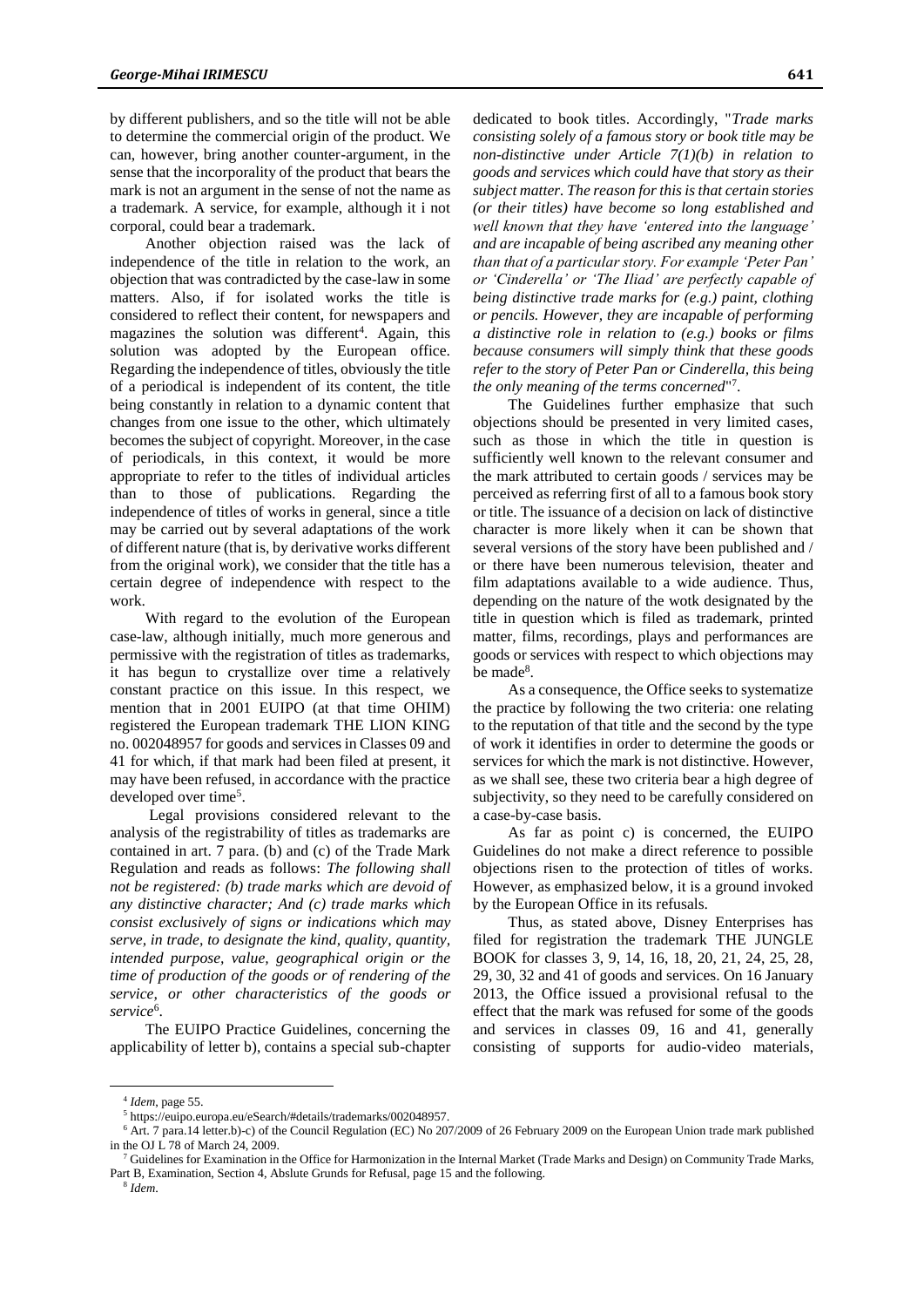printed matter, or entertainment. The Office argued that "*trade marks consisting solely of a famous story or book title may be non-distinctive under Article 7(1)(b) in relation to goods and services which could have that story as their subject matter*". The Office also claims that certain stories or titles have "*entered into language*", so it is impossible to be given any meaning other than that of the story in question. He claimed, according to the EUIPO Guidelines, that the JUNGLE BOOK had numerous television, theater and movie adaptations available to a wide audience<sup>9</sup>.

However, we consider that the proprietor of such a mark may "bypass" the lack of protection as a result of the lack of distinctiveness for those goods and services which may be subject to that work in the light of the provisions relating to the reputation of the trademark. Thus, if a trademark becomes known for certain adjacent goods, such as, for example, toys in class 28, and such a reputation would have been recognized by the law, it can also successfully oppose the use of its trademark for goods for which the trademark has been refused. Of course, it seems hard to believe that a certain trademark consisting of a title could become famous for complementary goods as long as they are well-known in connection with the work that it designates. In such a scenario, however, it would be interesting to see whether the lack of distinctiveness of the mark for these goods would be accepted as sufficient defense of the defendant. We believe that yes, since the reason for not registering distinctive signs is precisely to leave them to the free use of market participants.

Another conclusion to be drawn is that, in the case of titles, time does not flow in favor of the possibility of registering them as a trademark, as is the case for other marks, which can enhance their distinctiveness through long-term use, or even obtain greater distinctiveness by acquiring the well-known status or reputation. To the contrary, in the case of well-known titles, there is a risk of potential objections from the office before which the mark has been filed.

EUIPO's case-law has also shown that the range of goods for which a certain title may or may not be registered as trademark is flexible and needs to be analyzed on a case-by-case basis. Thus, without going into the details on the merits of the case, in accordance with the practice of the EUIPO's Board of Appeal, in a cancellation action for the mark PINOCCHIO, it held that that mark was not distinctive for various types of toys in Class 28<sup>10</sup>. The reasoning was probably the fact that a Pinocchio toy might be the character itself, which was a toy that came alive. Therefore, although these goods are generally not intrinsically linked to the subject of a particular work, in this case toys, dolls or other such goods were themselves part of the subject of the work.

Another conclusion to be drawn from EUIPO's case-law is the range of works that a title designates. We shall exemplify by the following quotation in the famous decision *Dr. No*: "*However, in the present case, an examination of the documents submitted by the applicant shows that the signs Dr. No and Dr. NO do not indicate the commercial origin of the films, but rather their artistic origin. For the average consumer, the signs in question, affixed to the covers of the video cassettes or to the DVDs, help to distinguish that film from other films in the 'James Bond' series. The commercial origin of the film is indicated by other signs, such as '007' or 'James Bond', which are affixed to the covers of the video cassettes or to the DVDs, and which show that its commercial origin is the company producing the films in the 'James Bond' series. Moreover, even if the profits that the film Dr. No had generated within the Community are capable of showing the commercial success of the film in that territory, the fact remains that they cannot show that the signs in question are used as indicators of commercial origin<sup>11</sup>*". The conclusion we can draw from this paragraph is as follows: Dr. No is able to identify a particular work, namely one of the short stories written by Ian Fleming and the first movie of the James Bond series. Therefore, there may normally be objections to its registration as a mark, insofar as the designated goods / services refer to the subject of the work. But James Bond, although it is the name of the protagonist, and is the title of a series, or a franchise, it can fulfill its trademark role and can indicate a commercial origin. Therefore, it can also be registered for such goods. And, in fact, there are European trademarks JAMES BOND registered for goods and services in classes 09, 16 and  $41^{12}$ .

As regards the Romanian Office for Inventions and Trademarks, it registered in 2014 the trademark *#Selfie* application number M 2014 01028 for goods and services in classes 09, 16 and  $41^{13}$ . This is the title of a successful film among the Romanian consumers, being on the third place in the top of the Romanian films after 2010, one of the films that surpassed it, ranked first, being tits sequel<sup>14</sup>. In this context, can we say that RoPTO does not follow the practice established by the European office? Not necessarily. Thus, while it is true that the registered trade mark covers goods and services to which the European office considers a title lacks distinctive character (magnetic data carriers, entertainment), the movie was launched in May 2014,

<sup>9</sup> Refusal of the European Trademark Application issued on November 18, 2013, page 2 and the following.

<sup>&</sup>lt;sup>10</sup> Decision of the Second Board of Appeal from February 25, 2017 in the matter R 1856/2013-2, page 12 and the following.

<sup>&</sup>lt;sup>11</sup> Decision of the Tribunal (Secon Chamber) in the matter T-435/05, para. 25.

<sup>12</sup> https://euipo.europa.eu/eSearch/#basic/1+1+1+1/50+50+50+50/James%20bond.

<sup>13</sup> http://api.osim.ro:18080/marci/hit\_list.jsp.

<sup>14</sup> https://ro.wikipedia.org/wiki/Lista\_filmelor\_cu\_cele\_mai\_mari\_%C3%AEncas%C4%83ri\_%C3%AEn\_Rom%C3%A2nia#Filmele\_rom.C3 .A2ne.C8.99ti\_cu\_cele\_mai\_mari\_.C3.AEncas.C4.83ri.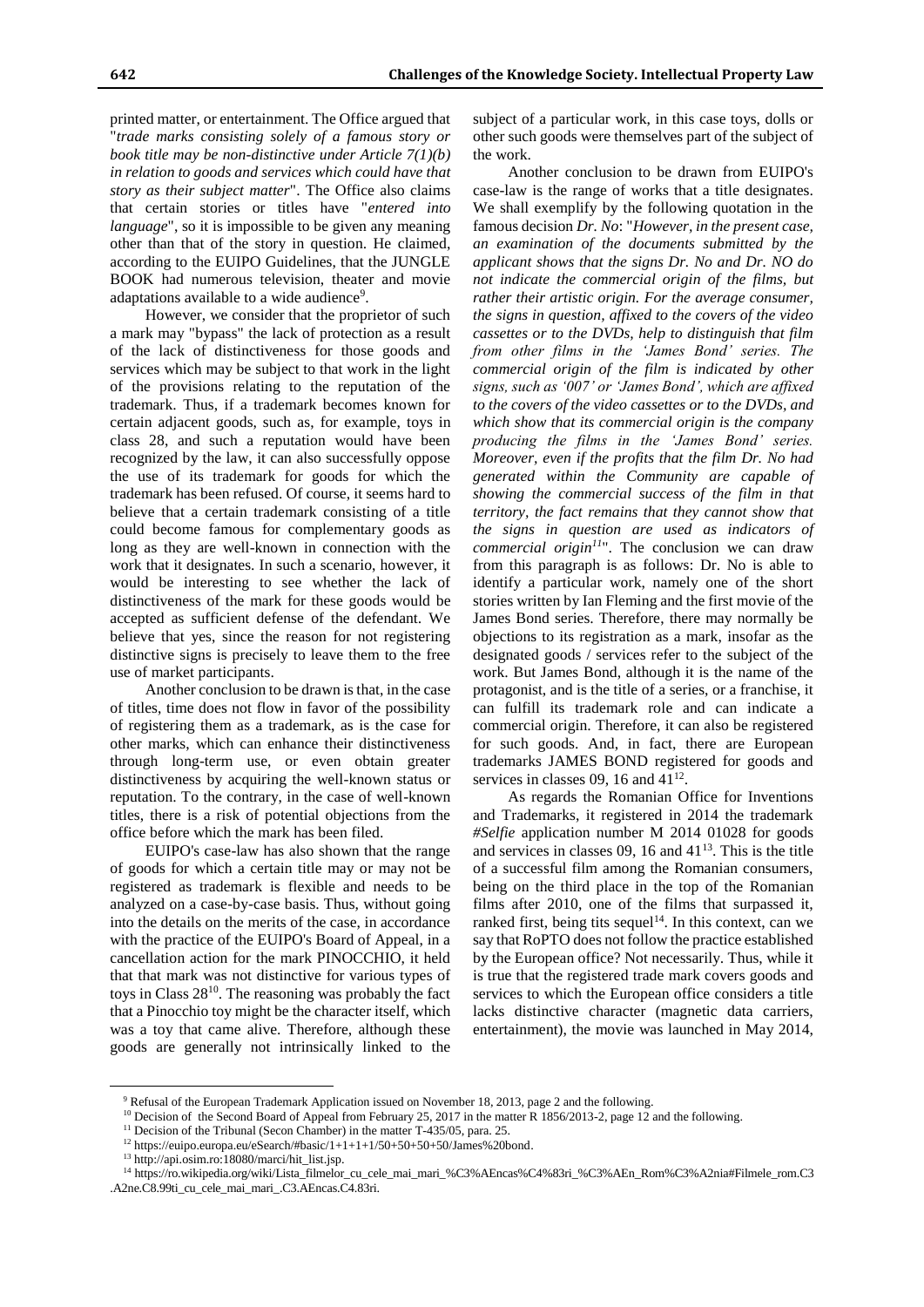3 months before the application date<sup>15</sup>. Thus, the reputation condition could not have been fulfilled.

Another conflict before RoPTO was between the YELLOW SUBMARINE trademark owned by Subafilms Limited and the YELLOW SUBMARINE trademark filed by a Romanian applicant. Subafilms Limited is a company created by the members of the well-known band Beatles to manage the rights for the name YELLOW SUBMARINE. In connection with this name, it should be mentioned that this was not only the well-known song of the band, but also the title of an animated film that had as protagonists members of the rock group.

As regards the earlier mark YELLOW SUBMARINE, as mentioned above, this is evidence that the Alicante Office was more permissive in admitting trademark registrations representing titles, this mark, filed in 1999, being registered for goods and services in classes 09, 16 or 41. The contested mark designates public catering and temporary accommodation services, covered by the earlier marks. Thus, the complementarity of services in class 43 with the goods and services covered by the earlier mark and the reputation of the earlier marks in the European Union were invoked. The Board of Appeal accepted the arguments of the applicant and abolished the decision to register the trade mark in question $16$ .

A similar solution, concerning the same earlier marks, was issued by EUIPO in 2007. Thus, the YELLOW SUBMARINE marks and their reputation were successfully invoked against the registration of a trademark application with the same verbal element filed for goods in class 31. In this case, the filed trademark was also rejected<sup>17</sup>.

It should be noted, therefore, that the distinctiveness of the earlier marks has not been raised nor at national or European level. However, we are of the opinion that such a problem would have been difficult to be rised, since, once registered, the mark enjoys a presumption of distinctiveness, which the Office takes notice of and which may be disputed by the other party, argument which was not invoked.

Can a title be protected as an unregistered trademark? As regards Romania, although this is a jurisdiction conferring exclusive rights for a trademark generally through registration, the well-known mark is one of the exceptions provided by the *Trademarks Law*.

With regard to well-known trademarks, we consider in this context to be of particular relevance the doctrine of protection of well-known trademarks, in the sense that the acquisition of the trademark rights by proving the well-known status of a trademark has the

same effect as its registration. In other words, a natural consequence of this is that a well known mark must fulfill the same conditions as a registered trademark, namely: to be licit, susceptible of being graphicaly represented, distinctive and available. In the absence of these conditions, the item may be percieved as a well known sign, but not a well known trademark<sup>18</sup>.

Or, we believe that these considerations are the answers to the above question. Thus, even if a title has been well known, in the absence of distinctiveness for the goods / services for which it is well-known, it can not be relied on as a legally enforceable right.

We conclude that titles, as well-known trademarks, may be opposed, similar to trademarks, to goods and services for which they are distinctive (or to those similar to them).

# **3. Protection of titles throuogh the copyright law**

As mentioned above, the main function of a title is to identify a particular work.

Regarding their protection from the perspective of the Copyright Law, the doctrine has underlined that the current regulation makes no express reference. As a consequence, the titles are neither excluded from protection, nor do they automatically enjoy protection as a part of the work. It is therefore clear from the general provisions that "*the titles of works, in order to enjoy the protection of copyright, must satisfy the general requirement of originality*" 19 .

In this respect, we refer to the legal provisions that determine the subject of the copyright as follows: "*The original works of intellectual creation in the literary, artistic or scientific field are the object of copyright, irespective of the way of creation, the way or the form of expression and regardless of their value and destination (...)*<sup>20</sup>". At least at a theoretical level, titles fall within this definition, being indisputably an intellectual creation of their author, who may or may not fulfill the condition of originality.

As far as the national case-law is concerned, there have not been many decisions defining a route for determining whether the title of a work is protected by copyright or not. The doctrine, however, cites a fragment of one of the few decisions that have approached - even incidentally - this problem, which noted that "*because copyright extends to essential parts of the work, the title of the novel (n Shogun) is part of copyright protection*" 21 .

 $\overline{a}$ 

<sup>15</sup> http://www.imdb.com/title/tt3102208/.

<sup>&</sup>lt;sup>16</sup> Decision of the Board of Appeal - Trademarks no. 77 of June 30, 2011 in the matter CRM 17/2011.

<sup>&</sup>lt;sup>17</sup> Decision of the Opposition Commission from November 30, 2007 in the matter B 698 821.

<sup>18</sup> Viorel Roș, Octavia Spineanu-Matei, Dragoș Bogdan, *Dreptul Proprietății Intelectuale. Dreptul Proprietății Industriale. Mărcile și indicațiile geografice*, All Beck Publishing, Bucharest, 2003, page 103.

<sup>&</sup>lt;sup>19</sup> Viorel Roș, *Dreptul Proprietății Intelectuale. Vol. I. Dreptul de autor, drepturile conexe și drepturile suis-generis, All Beck Publishing,* Bucharest, 2016, page 252 and the following.

 $20$  Art. 7 of Law no. 8 of March 14, 1996 on copyright and related rights, published in the Official Gazette no. 60 of March 26, 1996.

<sup>21</sup> Viorel Roș, *Op. cit.*, page 253.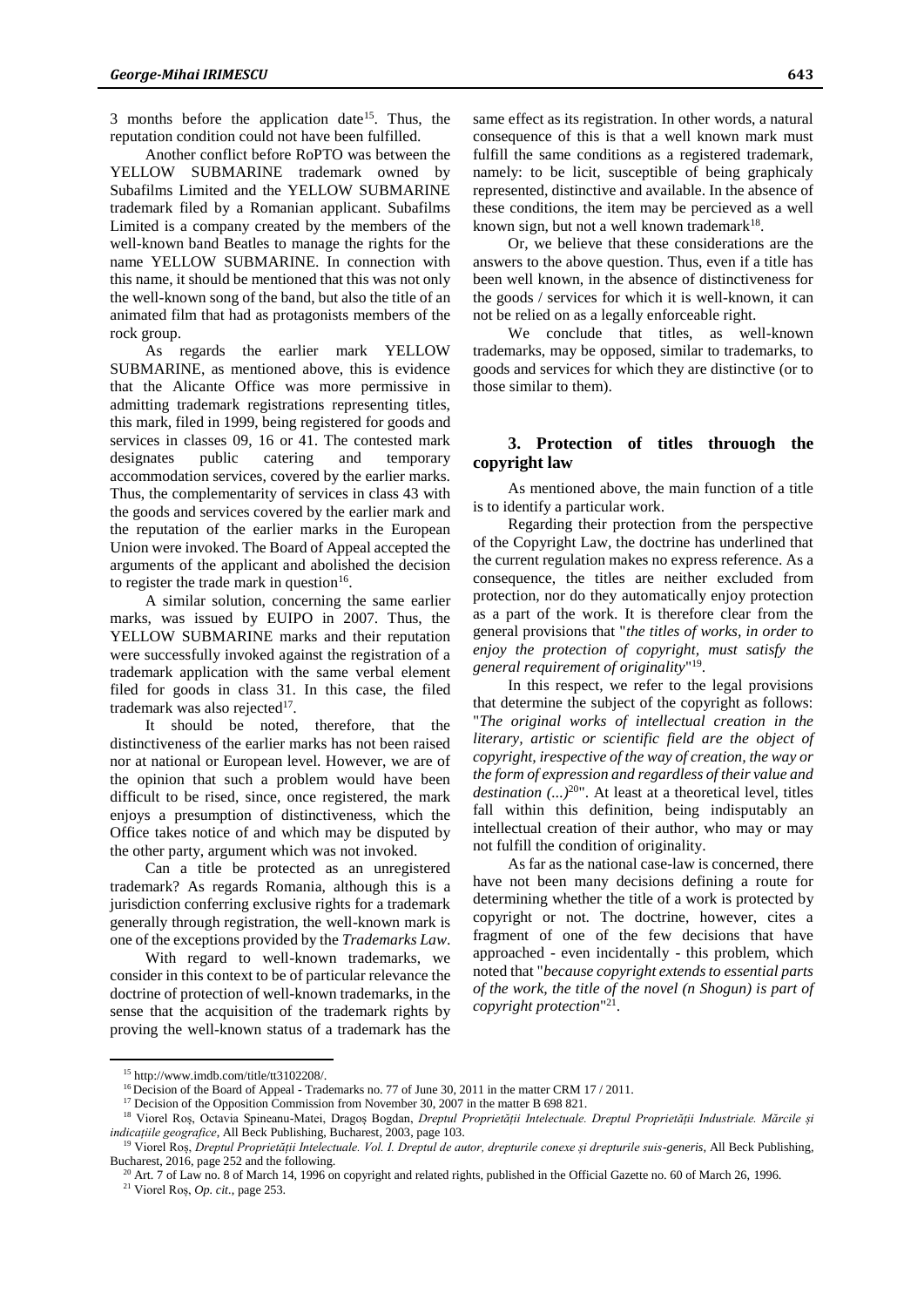This perspective offered by this decision can offer an interesting solution to the protection of titles through copyright, but we believe that it should be redrafted, on the one hand, and correlated with the condition of originality, on the other hand, as it was also emphasized in the relevant doctrine.

Thus, with regard to the first aspect, we think it is preferable for the title to be considered a part of the work that is the subject of copyright. "*Extending*", as it was called in that decision, implies a preexisting right which, as a result of the law or other act or legal act, is "*extended*" to this extrinsic element - the title. Or, we believe that the title can only be considered a part of the work that is the subject of copyright.

The next step is to answer the following question: to what extent taking over a title is coptright infringement? In this sense, we consider that, relative to any part of the work, its takeover can not be imputed if the fragment is not itself characterized by originality. And if, in terms of a fragment of a work, the originality can be given by the construction of phrases or by a certain combination of words, with respect to titles, consisting even o one word, we think that the requisition of their originality requirement should be greater in order not to reach the unnatural situation where a certain term is thus monopolized. We therefore do not agree that protection should be extended automatically to any title.

We also want to emphasize that notoriety should not be confused with originality. "*The Great Dictator*" is undoubtedly one of the most well-known films in Charlie Chaplin's film and worlds cinema. Can it be considered an original title?

In the doctrine, some interesting considerations have been signaled regarding the proof of the originality of a work. Thus, the cited author points out that in Romania, unlike in France, for instance, the courts accept a presumption of originality in favor of the copyright claimant, the contrary proof being the burden of the party to whom that right is opposed. It is, in our opinion, reasonaly empahsised, that such an approach is not in the spirit of regulations in the field of intellectual property protection, since if the applicant himself does not prove the originality, in fact, he does not prove the validity of the opposed right. This approach would create even more practical difficulties in the situation where the person who should prove his / her right is a defendant, given that, according to the regulations in the matter, the plaintif is required to prove his / her claims. In such a situation, the defendant would be protected by a simple presumption, which should, in turn, be overturned by the applicant<sup>22</sup>.

The older doctrine has drawn a still valid practice, as we will show through the decisions that we will

 $\overline{a}$ 

further analyze. Thus, the legislative provisions of the GDR in 1987 are highlighted, which, although perhaps they are no longer up to date, are interesting in the sense that they describe the comment on the *Shogun* decision above: "*copyright extends to the work in its entirety, to its parts and to the title, to the extent that it has an individual creative character*" 23 . Or, we consider the "*individual creative character*" the most appropriate definition of the originality of the title in the context of the protection under the provisions of copyright.

The above-mentioned paper also makes a commentary on the French case-law, which, while adopting the originality solution, is not unanimous, and the French courts appear to be reluctant to recognize the original character of the titles. Also, as a general conclusion, it is noted that the general tendency for periodic titles is to be protected under the trademark regime, the German doctrine being more leaning towards making a distinction between titles of works and publications<sup>24</sup>. We find it natural, since they designate rather the commercial origin of the product (the newspaper), regardless of the varying content of each issue.

As regards the State Office for Inventions and Trademarks, the few available decisions seem to have adopted a filter of originality to determine the opposability of a copyright protected title. Thus, in a decision in 2009, he stated that "*although Law no. 8/1996 does not expressly provide for the titles of the works as making the object of protection, since the phrase "CU LĂUTARII DUPĂ MINE" is original and was created and registered in the Register entitled "Declaration's Bulletin" by the composer Ion Vasilescu in 1939, the Commission finds that the provisions of Rule 15 2 letter f) of GD 833/1998 are applicable*". Also in this decision are cited the doctrinal claims according to which the originality of the title should be appreciated independently of the rest of the work. Also, the originality in this decision is described by the fact that "*from the evidence submitted to the case by the intimate opponent, the phrase "CU LĂUTARII DUPĂ MINE*" *is identified with the name of the composer Ion Vasilescu*<sup>25</sup>". Or, we believe that this phrase perhaps defines in the best manner the concept of originality with regard to a title.

As the relevant case-law shows, the Alicante Office, in its turn, examines the originality of the titles in order to determine whether a particular title is opposable as copyright. According to the EUIPO Guidelines, for a copyright to be enforceable in a cancellation action, it is the complainant's duty to show the applicable national legislation in force and to argue why the alleged copyright in that Member State could be successfully opposed<sup>26</sup>.

<sup>&</sup>lt;sup>22</sup> Alin Speriusi-Vlad, Protecția creațiilor intelectuale, Mecanisme de drept privat, C.H. Beck Publiing House, 2015, pages 211-213 and the following.

<sup>23</sup> Yolanda Eminescu, *Opera de creație și dreptul*, Academy of the Socialist Republic of Romania Publishing House, 1987, page63. <sup>24</sup> *Idem*.

<sup>&</sup>lt;sup>25</sup> Decision of the Board of Appeal - Trademarks no. 358 of June 30, 2009 in the matter CRM 108 / 2009.

<sup>&</sup>lt;sup>26</sup> The Guidelines for Examination in the Office for Harmonization in the Internal Market (Trade Marks and Design) on Community Trade Marks, Part D, Cancellation, Section 2 Substantive Provisions, pages 23-24 and the following.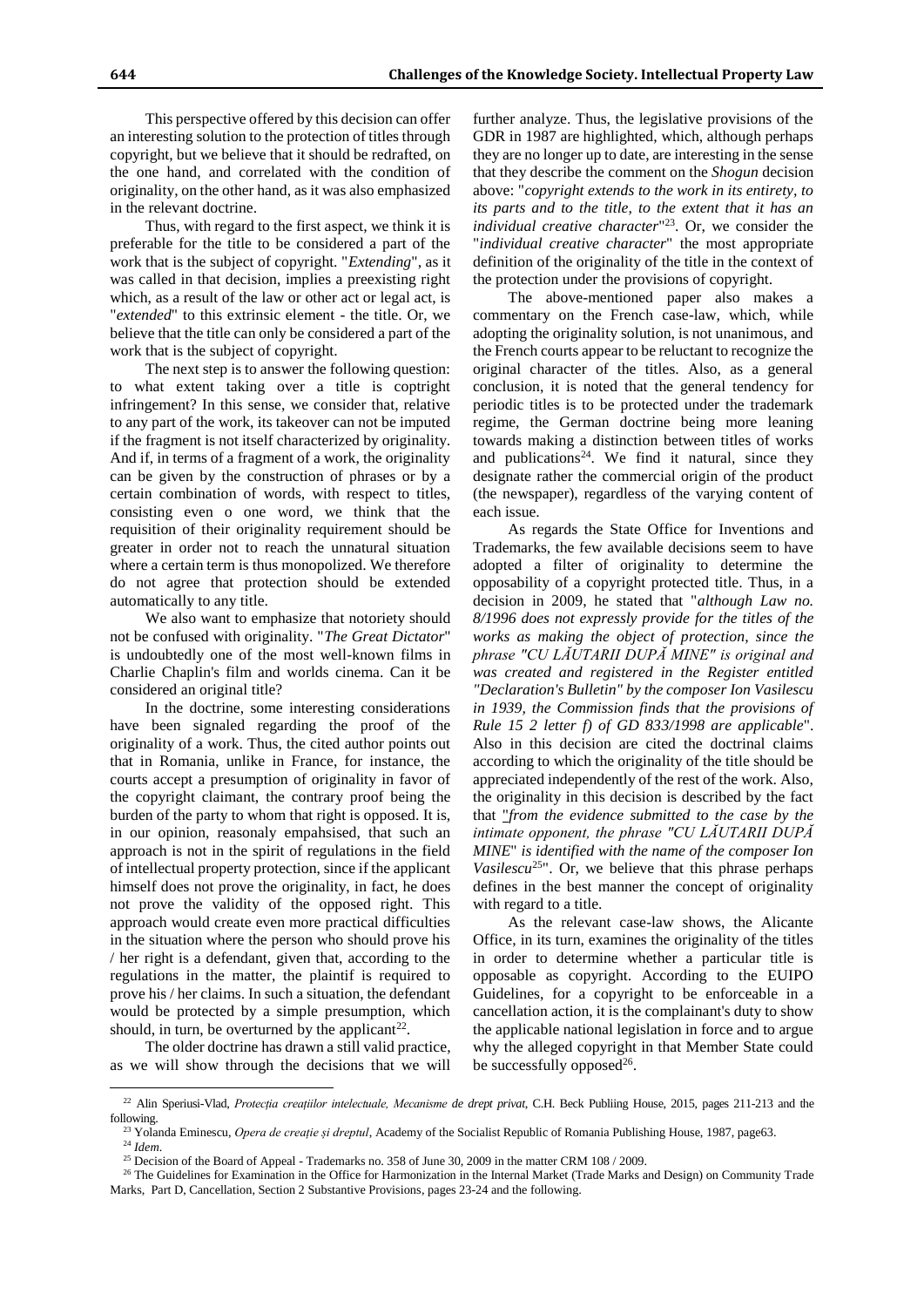Thus, an applicant of Swedish origin, in a cancellation action before EUIPO, has invoked, among its rights, the copyright in the publication title on the name LEGALLY YOURS. In this case, the plaintif cited the relevant provisions of the Swedish legislation and provided minimal explanations regarding their incidence. With regard to these claims, the Commission noted that "*it can be said that Swedish copyright law requires the subject of a copyright to be a product of mental labour which indicates a certain degree of "independence and originality". However, the Cancellation Division points out that the applicant has not shown that the sign "LEGALLY YOURS" would suffice to fulfil these requirements. It is not shown that a two-word title of a magazine would constitute a "work" under Swedish copyright law. It must also be noted that one of the words of the title is "LEGALLY", which is not particularly original in relation to a magazine targeted at the legal industry, and might not, therefore, achieve the degree of originality required under Swedish copyright law*". Finally, the Board underlines that the applicant has not sufficiently argued that the title of a literary or artistic work hinders the registration of a subsequent mark under Swedish law<sup>27</sup>.

## **Conclusions**

Taking the above into consideration, we can conclude that, at least at the theoretical level, the titles could be protected both as trademarks as well as through the law on copyright.

However, the reigstration of titles as trademarks for goods or services that are directly related to the work may raise the issues of distinctiveness. Thus, a trademark may be refused for such goods or services, or if it is registered it may be cancelled. We also note that in this case the acquisition of reputation by a title makes it harder for it to be register ed, and does not facilitate the process, as it is not the case of a possible distinctiveness acquired on the market. It is therefore advisable to register the trademark consisting of a title as quickly as possible, if not prior to the release of the work, without, however, disregarding the risk that it could be subsequently canceled for certain products or services.

It should also be borne in mind that denominations of publications, series or franchises are easier to register, as they rather have the role of designating a commercial origin, not the name of a precise work.

As regards the protection of the title under the copyright law, the dominant opinion in practice and jurisprudence is directed towards the analyse of the title through the filter of originality.

Finally, can there be a cumulate protection between copyright and trademark protection? We consider that if a title succeeds simultaneously in fulfilling the condition of distinctiveness and that of originality, the law does not prevent the existence of cumullative protection for that name. In this respect, however, the practice raises the following question: can registration of a title as a mark be eluded by the provisions on the limited duration of copyright? If the answer is affirmative, can one say that such protection is against the general interest?

We believe that any response should be nuanced and take into account many factors, as highlighted in an article published by *Thomson Reuters*. The following points should be considered: in the first place, copyright protection and trademark protection have different purposes. Thus, copyright protects the author, while the trademark protects the public on the likelihood of confusion. Therefore, there can be no sign of equality between copyright protection and trademark protection, so that the latter is not a extension of the first. It must also be borne in mind that copyright protects the exploitation of a work, while the function of the mark is to identify the commercial origin. Thus, in terms of opposition, a copyright may oppose unauthorized reproduction of a work, while the mark is opposed to use as a trademark<sup>28</sup>.

#### **References:**

 $\overline{a}$ 

- The Explanatory Dictionary of the Romanian Laguate, Academy of the Socialist Republic of Romania Publishing House, 1975;
- Yolanda Eminescu, *Regimul juridic al mărcilor*, Lumina Lex Publishing, Bucharest, 1996;
- https://euipo.europa.eu/eSearch/#details/trademarks/002048957;
- The Council Regulation (EC) No 207/2009 of 26 February 2009 on the European Union trade mark published in the OJ L 78 of March 24, 2009;
- The Guidelines for Examination in the Office for Harmonization in the Internal Market (Trade Marks and Design) on Community Trade Marks;
- Refusal of the European Trademark Application issued on November 18, 2013;
- Decision of the Second Board of Appeal from February 25, 2017 in the matter R 1856/2013-2;
- Decision of the Tribunal (Secon Chamber) in the matter T-435/05,;
- https://euipo.europa.eu/eSearch/#basic/1+1+1+1/50+50+50+50/James%20bond;
- http://api.osim.ro:18080/marci/hit\_list.jsp;
- https://ro.wikipedia.org/wiki/Lista\_filmelor\_cu\_cele\_mai\_mari\_%C3%AEncas%C4%83ri\_%C3%AEn\_Ro m%C3%A2nia#Filmele\_rom.C3.A2ne.C8.99ti\_cu\_cele\_mai\_mari\_.C3.AEncas.C4.83ri;

<sup>&</sup>lt;sup>27</sup> Decision of the Cancellation Division of November 22, 2013 in the matter no. 6357 C, pages 12-13.

<sup>28</sup> http://thenewsaegis.com/global\_newsletter/2012-02/pages/copyright\_extension\_through\_branding.pdf.